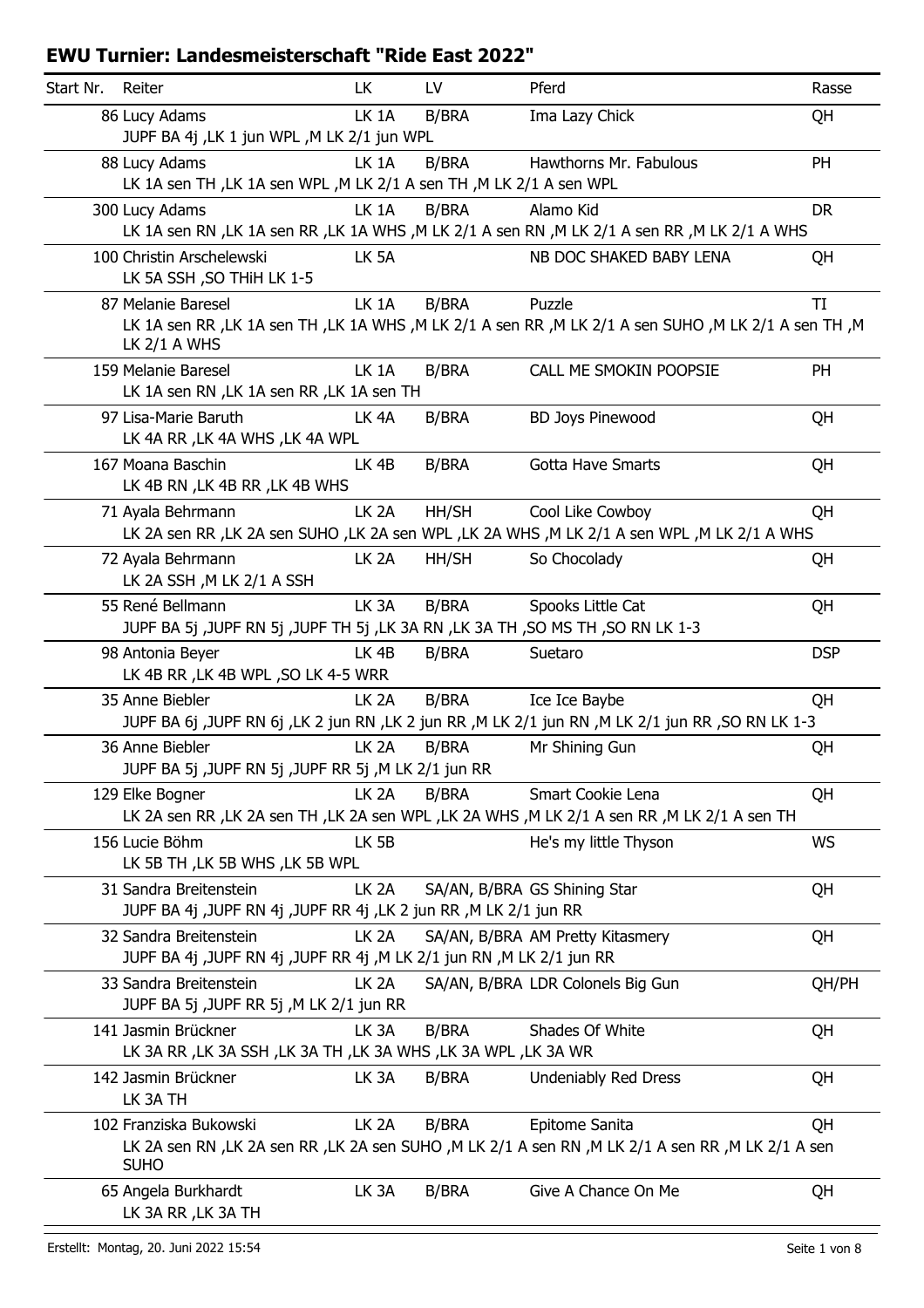| 163 Wolfgang Day                                                         |                   |              |                                                                                                            |            |
|--------------------------------------------------------------------------|-------------------|--------------|------------------------------------------------------------------------------------------------------------|------------|
| LK 3A RR, LK 3A WPL, SO LK 1-3 WRR, SO Ü50 TH                            | LK <sub>3</sub> A | <b>BAWÜ</b>  | San Shorty Bar                                                                                             | QH         |
| 155 Angelina Dehne                                                       | LK <sub>4</sub> A | <b>B/BRA</b> | Ciela Whiz Gun                                                                                             |            |
| LK 4A RR, LK 4A WHS                                                      |                   |              |                                                                                                            | QH         |
| 34 Anna Ebert                                                            | LK 1A             | <b>B/BRA</b> | Mr. Good Zippoleaguer                                                                                      | QH         |
|                                                                          |                   |              | LK 1A sen WPL, M LK 2/1 A sen TH, M LK 2/1 A sen WPL, M LK 2/1 A WHS, SO MS WHS                            |            |
| 68 Karoline Ebert                                                        | LK 1A             | <b>B/BRA</b> | Jiggy Jag                                                                                                  | QH         |
|                                                                          |                   |              | LK 1A sen RR , LK 1A sen SUHO , M LK 2/1 A sen RR , M LK 2/1 A sen SUHO , SO LK 1-3 WRR                    |            |
| 70 Leona Ebert                                                           | LK 1B             | <b>B/BRA</b> | Niftys Jodyo Pine                                                                                          | QH         |
|                                                                          |                   |              | LK 1B TH ,M LK 2/1 B TH mit sen Pferd ,M LK 2/1 B WHS ,M LK 2/1 B WPL mit sen Pferd ,SO MS WHS             |            |
| 134 Nils Ebert                                                           | LK <sub>2</sub> A | <b>B/BRA</b> | Long John City                                                                                             | QH         |
| -3, SO RN LK 1-3                                                         |                   |              | LK 2A sen RN , LK 2A sen RR , M LK 2/1 A sen RN , M LK 2/1 A sen RR , SO MS RR , SO RN LK 1-3 , SO RN LK 1 |            |
| 57 Elias Ehlert                                                          | LK 1A             | <b>B/BRA</b> | ML Missouri Sihu                                                                                           | <b>APP</b> |
| A WHS, SO MS TH                                                          |                   |              | LK 1-3 H&D TH , LK 1A sen RR , LK 1A sen TH , LK 1A WHS , M LK 2/1 A sen RR , M LK 2/1 A sen TH , M LK 2/1 |            |
|                                                                          |                   |              |                                                                                                            |            |
| 20 Viola Erhard<br>LK 3A RR, LK 3A TH, LK 3A WHS                         | LK <sub>3</sub> A | BAY          | Vintage Shining Star                                                                                       | QH         |
| 24 Ferdinand Fauteck                                                     | LK <sub>4</sub> A | <b>B/BRA</b> | Sassy Kathie Pine                                                                                          | QH         |
| LK 4A RN, Z LK 4 RN                                                      |                   |              |                                                                                                            |            |
| 7 Patrizia Fauteck-Grunzke                                               | LK <sub>4</sub> A | B/BRA        | Sexy Green Lola                                                                                            | QH         |
| LK 4A SSH, SO THIH LK 1-5                                                |                   |              |                                                                                                            |            |
| 6 Eva Filzek                                                             | LK <sub>2A</sub>  | <b>B/BRA</b> | Yell Whoa                                                                                                  | QH         |
|                                                                          |                   |              |                                                                                                            |            |
| LK 1-3                                                                   |                   |              | LK 2A sen RN , LK 2A sen RR , M LK 2/1 A sen RN , M LK 2/1 A sen RR , SO LK 1-3 WRR , SO RN LK 1-3 , SO RN |            |
| 118 Annika Finck<br>LK 3A WHS, LK 3A WPL                                 | LK 3A             | <b>B/BRA</b> | Smart Shining Jac                                                                                          | QH         |
|                                                                          |                   |              |                                                                                                            |            |
| 61 Sandra Gäde                                                           | LK <sub>2A</sub>  | <b>B/BRA</b> | Only A Gentleman                                                                                           | QH         |
| LK 2A sen TH, LK 2A sen WPL, M LK 2/1 A sen TH, M LK 2/1 A sen WPL       |                   |              |                                                                                                            |            |
|                                                                          |                   |              |                                                                                                            |            |
| 62 Sandra Gäde                                                           | LK <sub>2</sub> A | <b>B/BRA</b> | AM The Great Gatsby                                                                                        | PH         |
| JUPF BA 4j ,JUPF RN 4j ,JUPF RR 4j                                       |                   |              |                                                                                                            |            |
| 63 Sandra Gäde                                                           | LK <sub>2</sub> A | <b>B/BRA</b> | <b>GS Funny Bunny Whiz</b>                                                                                 | QH         |
| LK 2A sen RN , LK 2A sen RR , SO RN LK 1-3 , SO RN LK 1-3 , SO RN LK 1-3 |                   |              |                                                                                                            |            |
|                                                                          | LK 3B             | <b>B/BRA</b> | YB Will Be Unique                                                                                          | <b>APP</b> |
| 110 Julia Gehrke<br>LK 3B SSH                                            |                   |              |                                                                                                            |            |
| 103 Isabelle Gessinger                                                   | LK 1A             | <b>B/BRA</b> | <b>BMS Guntari</b>                                                                                         | QH         |
| SUHO, SO RN LK 1-3                                                       |                   |              | LK 1A sen RN, LK 1A sen RR, LK 1A sen SUHO, M LK 2/1 A sen RN, M LK 2/1 A sen RR, M LK 2/1 A sen           |            |
|                                                                          | LK 1A             | <b>B/BRA</b> | <b>GS Piccolo Red Berry</b>                                                                                | QH         |
| 104 Isabelle Gessinger                                                   |                   |              | JUPF BA 5j ,JUPF RN 5j ,JUPF RR 5j ,LK 1 jun RN ,LK 1 jun WPL ,M LK 2/1 jun RN ,M LK 2/1 jun RR ,SO RN     |            |
| LK 1-3                                                                   |                   |              |                                                                                                            |            |
|                                                                          | LK 5B             |              | <b>GS Piccolo Red Berry</b>                                                                                | QH         |
| SO FZ TH                                                                 |                   |              |                                                                                                            |            |
| 90 Tiana Gördes                                                          | LK 5B             | <b>B/BRA</b> | Dakota                                                                                                     | HalM       |
| WT RR B, WT TH B, WT WHS B, WT WPL B                                     |                   |              |                                                                                                            |            |
| 147 Kate Gessinger<br>92 Vincent Gördes                                  | LK 5B             | <b>B/BRA</b> | Jiggy Gettin Silver Fire                                                                                   | PH         |
| LK 5B RR, LK 5B TH, SO LK 4-5 WRR                                        |                   |              |                                                                                                            |            |
| 30 Anne Gossrau                                                          | LK 1A             | <b>B/BRA</b> | IB Chief Logan                                                                                             | <b>PH</b>  |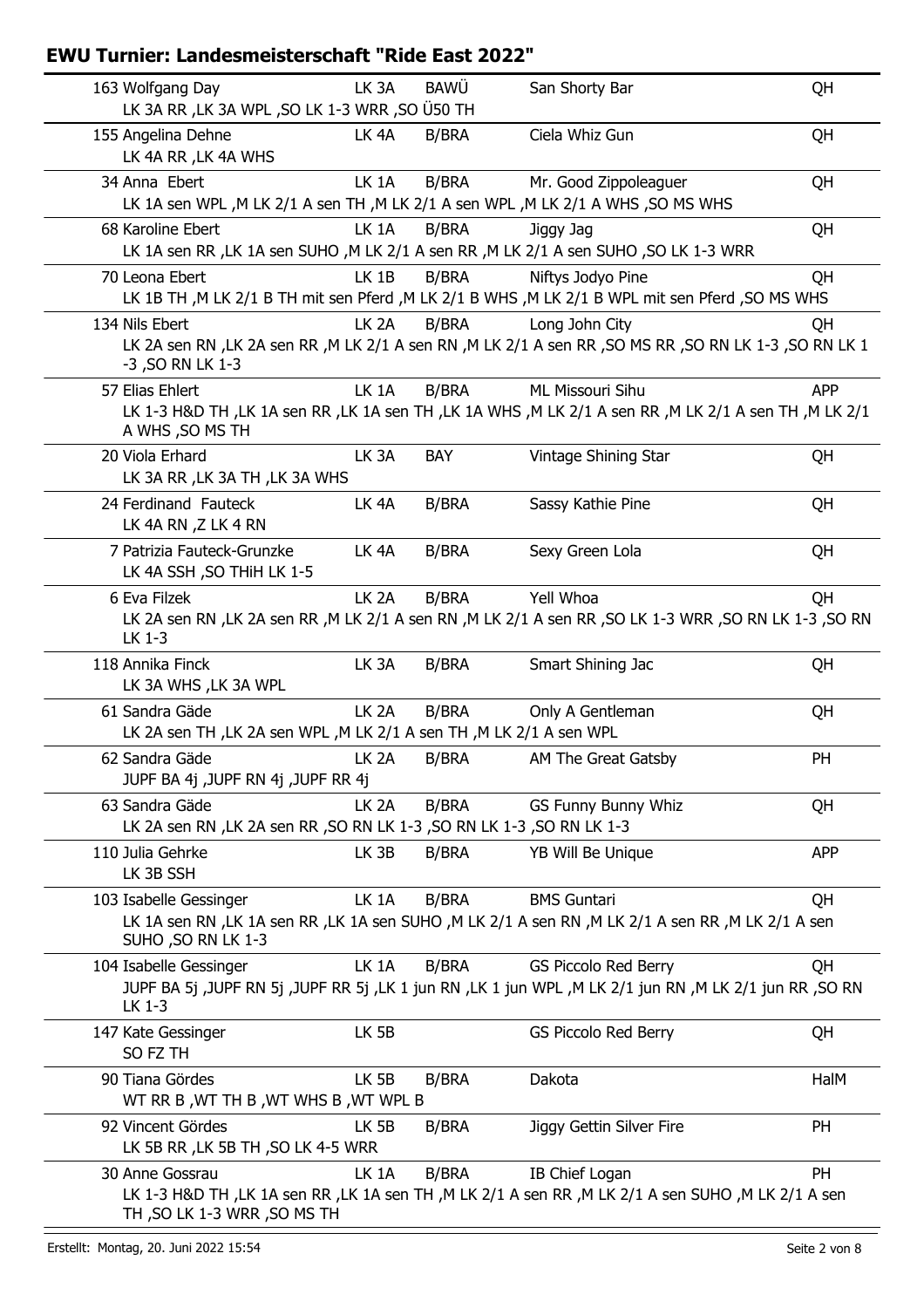| 37 Anja Greil<br>LK 1A sen RR, LK 1A sen WPL, LK 1A WHS, M LK 2/1 A sen RR, SO LK 1-3 WRR | LK 1A             | <b>B/BRA</b> | <b>Brennas Hickory</b>                                                                                | QH         |
|-------------------------------------------------------------------------------------------|-------------------|--------------|-------------------------------------------------------------------------------------------------------|------------|
| 38 Anja Greil                                                                             | LK <sub>1</sub> A | <b>B/BRA</b> | JRR Red N Sparkle                                                                                     | QH         |
| JUPF BA 6j ,JUPF RN 6j ,LK 1 jun RN ,LK 1 jun RR ,M LK 2/1 jun RR ,YS RN 6j               |                   |              |                                                                                                       |            |
| 39 Anja Greil<br>JUPF BA 4j ,JUPF RN 4j ,JUPF RR 4j ,LK 1 jun RR ,M LK 2/1 jun RR         | LK 1A             | <b>B/BRA</b> | Sparks Shining                                                                                        | QH         |
| 132 Saskia Grubert                                                                        | LK <sub>2A</sub>  | <b>B/BRA</b> | Smart Shining Jac                                                                                     | QH         |
| <b>SUHO</b>                                                                               |                   |              | LK 2A sen RN , LK 2A sen RR , LK 2A sen SUHO , M LK 2/1 A sen RN , M LK 2/1 A sen RR , M LK 2/1 A sen |            |
| 133 Saskia Grubert<br>LK 2A sen TH, LK 2A WHS, M LK 2/1 A sen TH, M LK 2/1 A WHS          | LK <sub>2A</sub>  | <b>B/BRA</b> | Taris Shining Jac                                                                                     | QH         |
| 4 Franzisca Heidenreich                                                                   | LK <sub>2</sub> A | <b>B/BRA</b> | <b>Silent Mount</b>                                                                                   | PH         |
|                                                                                           |                   |              | JUPF BA 5j ,JUPF RN 5j ,JUPF RR 5j ,LK 2 jun RN ,LK 2 jun RR ,M LK 2/1 jun RN ,M LK 2/1 jun RR        |            |
| 56 Franzisca Heidenreich                                                                  | LK <sub>2A</sub>  | <b>B/BRA</b> | Spooks Royal Sunshine                                                                                 | PH         |
| LK 2A sen RR, LK 2A sen SUHO, M LK 2/1 A sen RR, M LK 2/1 A sen SUHO                      |                   |              |                                                                                                       |            |
| 146 Julia Heinrich                                                                        | LK <sub>3</sub> A | <b>B/BRA</b> | La Luna 321                                                                                           | <b>CR</b>  |
| LK 3A RR, LK 3A SSH, LK 3A TH, LK 3A WHS, LK 3A WPL                                       |                   |              |                                                                                                       |            |
| 130 Jasmin Hellwig                                                                        | LK 3A             | <b>B/BRA</b> | Felix                                                                                                 | <b>WGP</b> |
| LK 3A RR, LK 3A TH, LK 3A WHS                                                             |                   |              |                                                                                                       |            |
| 135 Jasmin Hellwig                                                                        | LK <sub>3</sub> A | <b>B/BRA</b> | Magic Power Spark                                                                                     | QH         |
| JUPF BA 4j                                                                                |                   |              |                                                                                                       |            |
| 111 Amelie Henle                                                                          | LK <sub>3</sub> A | <b>B/BRA</b> | Original Dark Loper                                                                                   | QH/PH      |
| JUPF BA 5j ,JUPF RR 5j ,JUPF TH 5j ,LK 3A TH ,LK 3A WHS                                   |                   |              |                                                                                                       |            |
| 54 Arleen Sharon Hentschel                                                                | LK <sub>2</sub> A | <b>B/BRA</b> | Take A Vow                                                                                            | PH         |
| LK 2A sen WPL, M LK 2/1 A sen WPL                                                         |                   |              |                                                                                                       |            |
| 14 Ines Hentschel                                                                         | LK 1A             | <b>B/BRA</b> | Nics Peppy Blues                                                                                      | QH         |
| LK 1A sen WPL, M LK 2/1 A sen WPL                                                         |                   |              |                                                                                                       |            |
| 160 Etienne Hirschfeld                                                                    | LK <sub>2</sub> A | <b>B/BRA</b> | Boomers Shining Gun                                                                                   | QH         |
| JUPF RN 4j , LK 2 jun RN , M LK 2/1 jun RN                                                |                   |              |                                                                                                       |            |
| 23 Lucille Hirschfeld                                                                     | LK <sub>2A</sub>  | B/BRA        | Shes a Beauty Chex                                                                                    | QH         |
| JUPF BA 6j ,JUPF RN 6j ,LK 2A SSH ,M LK 2/1 jun RN ,YS RN 6j                              |                   |              |                                                                                                       |            |
| 12 Christina Högy                                                                         | LK <sub>2</sub> A | <b>B/BRA</b> | Delilahs Black Magic                                                                                  | <b>APP</b> |
| LK 2A SSH, M LK 2/1 A SSH                                                                 |                   |              |                                                                                                       |            |
| 13 Christina Högy                                                                         | LK <sub>2</sub> A | <b>B/BRA</b> | Yakima                                                                                                | <b>WGP</b> |
| SO Ü50 TH                                                                                 |                   |              |                                                                                                       |            |
| 151 Anika Höhne                                                                           | LK <sub>2A</sub>  | <b>B/BRA</b> | Avery Amber Veliero                                                                                   | QP         |
|                                                                                           |                   |              | LK 2A sen RR, LK 2A sen TH, LK 2A SSH, M LK 2/1 A sen RR, M LK 2/1 A sen TH, SO LK 1-3 WRR, SO THiH   |            |
| LK 1-5                                                                                    |                   |              |                                                                                                       |            |
| 3 Laila Hohoff                                                                            | LK <sub>3</sub> A | <b>B/BRA</b> | Elmo Valentine                                                                                        | PH         |
| JUPF BA 5j ,JUPF RR 5j ,JUPF TH 5j ,LK 3A WPL ,SO LK 1-3 WRR                              |                   |              |                                                                                                       |            |
| 48 Joline Hornack                                                                         | LK <sub>4</sub> A | <b>B/BRA</b> | <b>LKR Perfect Grace</b>                                                                              | QH         |
| LK 4A RR, LK 4A WHS, LK 4A WPL                                                            |                   |              |                                                                                                       |            |
| 69 Heike Hübner                                                                           | LK 3A             | <b>B/BRA</b> | Holly Like Juice                                                                                      | QH         |
| LK 3A WPL, LK 3A WR                                                                       |                   |              |                                                                                                       |            |
| 66 Amelie Iliuk                                                                           | LK 4B             | <b>B/BRA</b> | Hint Sugar Donald                                                                                     | QH         |
| LK 4B SSH, LK 4B TH, LK 4B WHS                                                            |                   |              |                                                                                                       |            |
| 105 Anna-Katharina Imker                                                                  | LK 3A             | <b>B/BRA</b> | <b>IMA Skip Chic</b>                                                                                  | APP        |
| LK 1-3 H&D TH, LK 3A RR, LK 3A TH, LK 3A WHS, LK 3A WPL                                   |                   |              |                                                                                                       |            |
|                                                                                           |                   |              |                                                                                                       |            |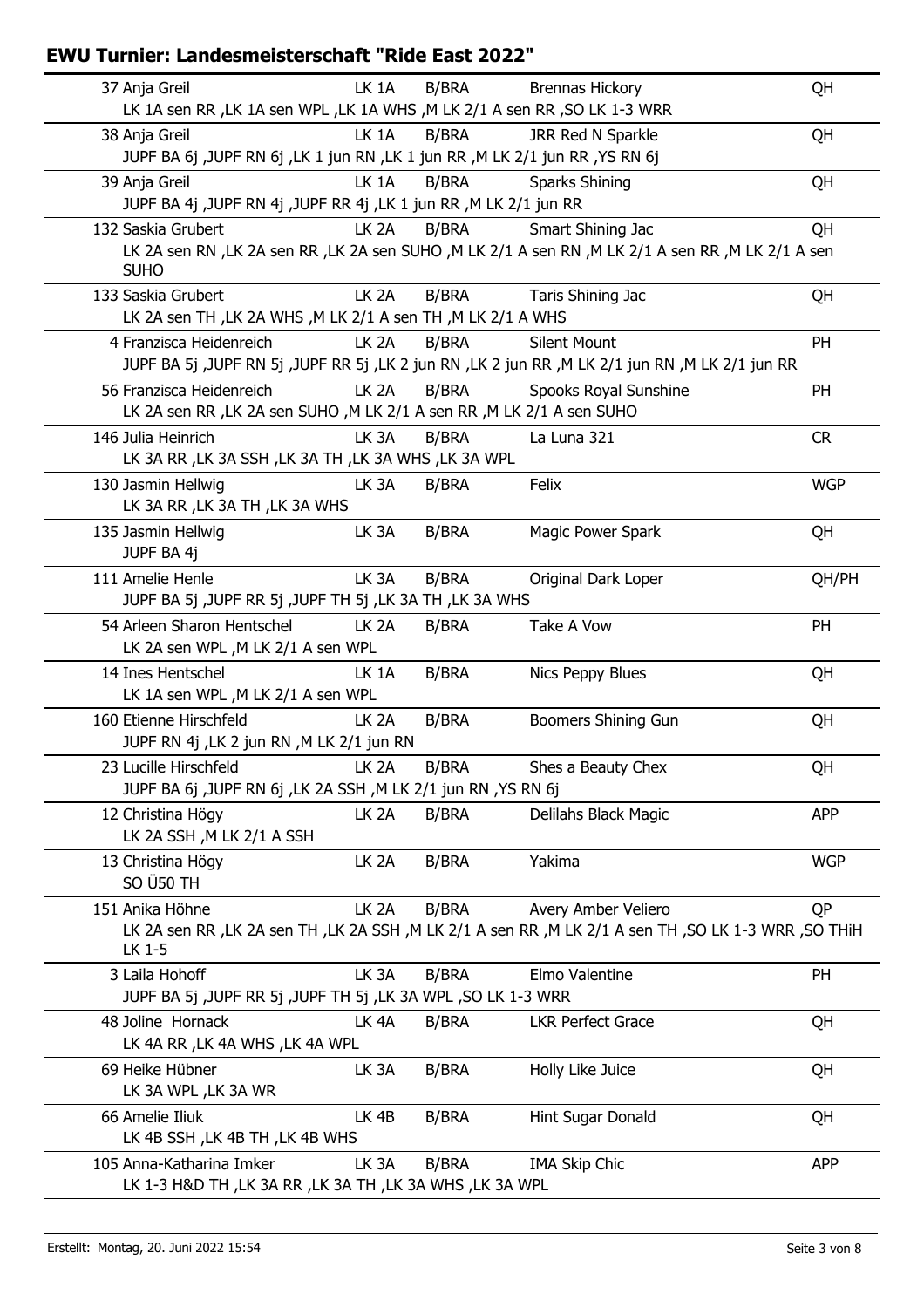| 120 Lotta-Feline Imker<br>SO FZ TH                                                    | LK 5B                                                                 | <b>IMA Skip Chic</b>                                                                                                                   | <b>APP</b> |
|---------------------------------------------------------------------------------------|-----------------------------------------------------------------------|----------------------------------------------------------------------------------------------------------------------------------------|------------|
| 136 Beatrice-Victoria Jahn                                                            | LK 1A<br><b>B/BRA</b>                                                 | DD Royal Smart Boy                                                                                                                     | <b>QH</b>  |
| <b>WHS</b>                                                                            |                                                                       | LK 1A sen SUHO ,LK 1A sen TH ,M LK 2/1 A sen RR ,M LK 2/1 A sen SUHO ,M LK 2/1 A sen TH ,M LK 2/1 A                                    |            |
| 89 Paula Kallies<br>WT RR B, WT TH B, WT WHS B, WT WPL B                              | LK 5B                                                                 | Spooks Little Cat                                                                                                                      | QH         |
| 28 Emily Kirschke<br>LK 4B RR, LK 4B TH, LK 4B WHS, LK 4B WPL, SO MS WPL              | LK <sub>4B</sub><br>B/BRA                                             | CR Welcometomydreams                                                                                                                   | PH         |
| 29 Emily Kirschke<br>LK 4B SSH, SO THIH LK 1-5                                        | LK <sub>4B</sub><br><b>B/BRA</b>                                      | Yuri Orlov                                                                                                                             | Hal        |
| 121 Anja Klauditz<br>JUPF BA 4j ,JUPF RR 4j ,JUPF TH 4j                               | LK <sub>2</sub> A<br><b>B/BRA</b>                                     | CH Living A Pep                                                                                                                        | QH/PH      |
| 5 Sandra Klemenz<br>LK 4A RR, LK 4A TH, LK 4A WHS, LK 4A WPL, SO LK 4-5 WRR           | LK <sub>4A</sub><br><b>B/BRA</b>                                      | CALL ME SMOKIN POOPSIE                                                                                                                 | PH         |
| 124 Lara Koch<br>LK 4B RN, Z LK 4 RN                                                  | LK 4B<br><b>B/BRA</b>                                                 | <b>Boogies Cocolution</b>                                                                                                              | QH         |
| 125 Patricia Koch<br>LK 2A sen RN , M LK 2/1 A sen RN , SO RN LK 1-3 , SO RN LK 1-3   | LK <sub>2A</sub><br>B/BRA                                             | <b>Boogies Cocolution</b>                                                                                                              | QH         |
| 79 Lina Konetzke<br>LK 4A RR, LK 4A TH, SO LK 4-5 WRR                                 | LK <sub>4</sub> A<br>B/BRA                                            | Rocks Brown Sugar                                                                                                                      | <b>QHM</b> |
| 123 Andreas Kopf<br>LK 4A RN, LK 4A RR, LK 4A TH, LK 4A WHS, SO LK 4-5 WRR, Z LK 4 RN | <b>B/BRA</b><br>LK <sub>4</sub> A                                     | <b>CB Blazinhot Quixote</b>                                                                                                            | QH/PH      |
| 75 Katharina Korreng<br>LK 4A RN, LK 4A RR, LK 4A TH, LK 4A WHS                       | LK <sub>4</sub> A<br>B/BRA                                            | Matthew Dee King                                                                                                                       | QH         |
| 59 Uwe Krause<br>LK 4A RN , LK 4A RR , LK 4A SSH , LK 4A TH , LK 4A WHS , LK 4A WPL   | <b>B/BRA</b><br>LK 4A                                                 | Spooks Royal Sunshine                                                                                                                  | PH         |
| 51 Angelina Kreter<br>LK 4A TH, LK 4A WPL, SO LK 4-5 WRR, SO THIH LK 1-5              | LK <sub>4A</sub><br>HH/SH                                             | So Chocolady                                                                                                                           | QH         |
| 93 Susanne Krüger<br>LK 3A RN, LK 3A RR, SO RN LK 1-3, SO RN LK 1-3                   | LK 3A<br>B/BRA                                                        | SK Beauty June                                                                                                                         | QH         |
| 84 Sophie Kruspe<br>JUPF RN 4j , LK 2 jun RN , M LK 2/1 jun RN , SO RN LK 1-3         | <b>B/BRA</b><br>LK 2A                                                 | Sharp Shining Gun                                                                                                                      | QH         |
| 52 Jennifer Kuchinke<br>LK 3A SSH, LK 3A TH, LK 3A WHS, LK 3A WPL                     | <b>BAWÜ</b><br>LK <sub>3</sub> A                                      | <b>Black Velvet</b>                                                                                                                    | <b>WGP</b> |
| 47 Stella-Sophie Lange<br>LK 4B RN, LK 4B RR, LK 4B TH, LK 4B WHS, LK 4B WPL          | LK 4B<br><b>B/BRA</b>                                                 | <b>LKR Mr Flint</b>                                                                                                                    | QH         |
| 91 Henrike Lindenblatt<br>2/1 jun WPL, M LK 2/1 jun WR, YS CH 6j, YS RN 6j            | LK <sub>1</sub> A<br><b>B/BRA</b>                                     | <b>BCR Ruf N Sparkling</b><br>JUPF BA 6j ,JUPF RN 6j ,JUPF TH 6j ,LK 1 jun RN ,M LK 2/1 jun RN ,M LK 2/1 jun RR ,M LK 2/1 jun TH ,M LK | QH         |
| 76 Lea Marisa Lindner<br>LK 4A SSH, LK 4A TH, LK 4A WPL                               | LK <sub>4</sub> A<br><b>B/BRA</b>                                     | My Finest Selection                                                                                                                    | QH         |
| 67 Frank Lorenz<br>LK 3A RN, LK 3A RR                                                 | LK <sub>3</sub> A<br>B/BRA                                            | <b>BMS Guntari</b>                                                                                                                     | QH         |
| 73 Grischa Lorenz<br>SO FZ TH                                                         | LK 5B                                                                 | <b>BMS Guntari</b>                                                                                                                     | QH         |
| 154 Johanna Marie Lübke                                                               | LK 3B<br>B/BRA<br>LK 3B RR, LK 3B TH, LK 3B WHS, LK 3B WPL, SO MS WHS | Philipp's Magic Impulsion                                                                                                              | QH         |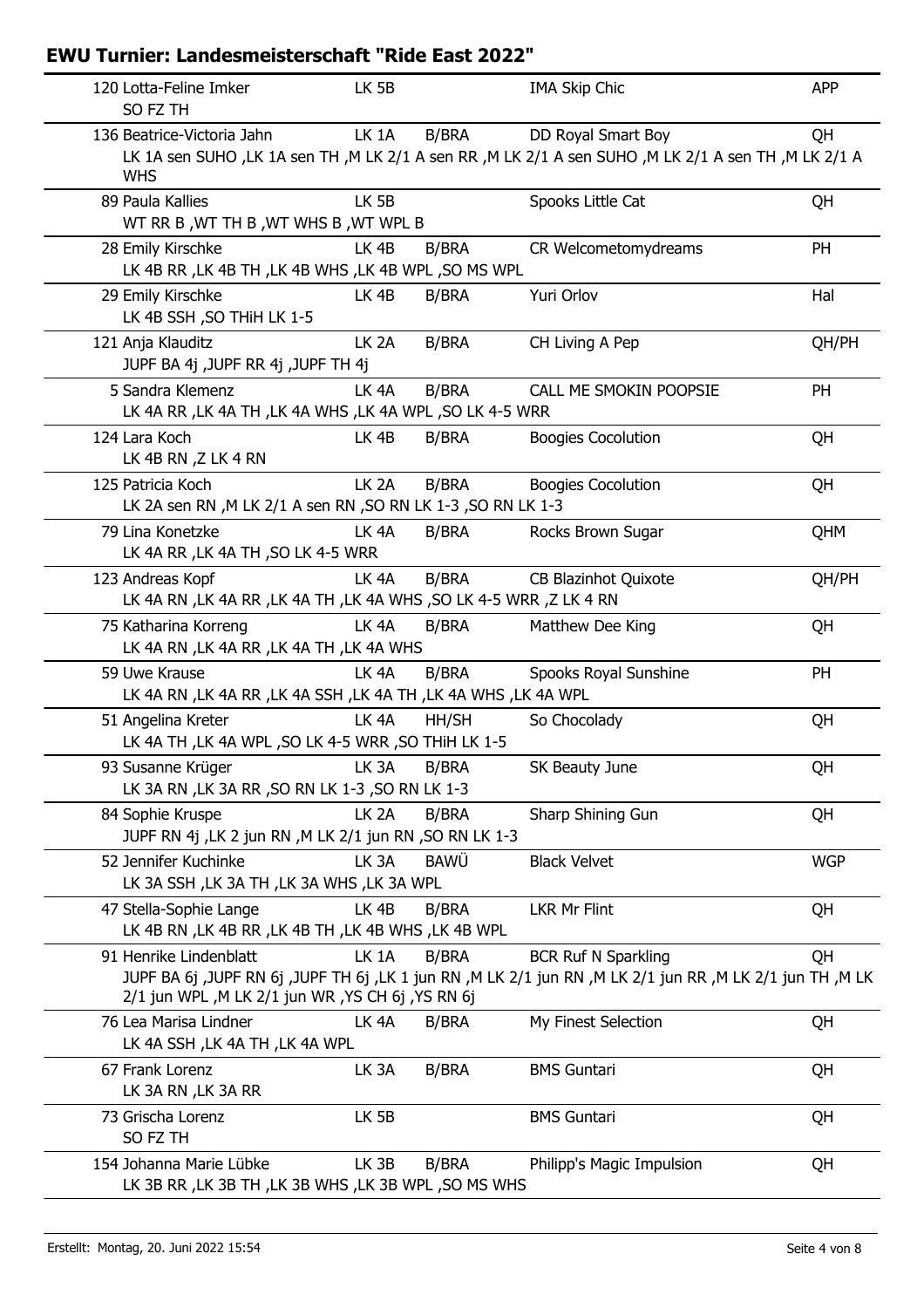| LK <sub>2B</sub>                           | <b>B/BRA</b>                                                                                                                                                                                                                             | Rocky                                                                                                                                                                                                                                                                                                                                                                                                                                                                                                                                                | Hal                                                                                                                                                                                                                                                                                                                                                                                                                                                                                                                                                                                                                                                                                                                                                                                                                                                                                                                                                                                                                                                                                                                                                                                                                                                                                                                                          |
|--------------------------------------------|------------------------------------------------------------------------------------------------------------------------------------------------------------------------------------------------------------------------------------------|------------------------------------------------------------------------------------------------------------------------------------------------------------------------------------------------------------------------------------------------------------------------------------------------------------------------------------------------------------------------------------------------------------------------------------------------------------------------------------------------------------------------------------------------------|----------------------------------------------------------------------------------------------------------------------------------------------------------------------------------------------------------------------------------------------------------------------------------------------------------------------------------------------------------------------------------------------------------------------------------------------------------------------------------------------------------------------------------------------------------------------------------------------------------------------------------------------------------------------------------------------------------------------------------------------------------------------------------------------------------------------------------------------------------------------------------------------------------------------------------------------------------------------------------------------------------------------------------------------------------------------------------------------------------------------------------------------------------------------------------------------------------------------------------------------------------------------------------------------------------------------------------------------|
|                                            |                                                                                                                                                                                                                                          |                                                                                                                                                                                                                                                                                                                                                                                                                                                                                                                                                      |                                                                                                                                                                                                                                                                                                                                                                                                                                                                                                                                                                                                                                                                                                                                                                                                                                                                                                                                                                                                                                                                                                                                                                                                                                                                                                                                              |
|                                            |                                                                                                                                                                                                                                          |                                                                                                                                                                                                                                                                                                                                                                                                                                                                                                                                                      |                                                                                                                                                                                                                                                                                                                                                                                                                                                                                                                                                                                                                                                                                                                                                                                                                                                                                                                                                                                                                                                                                                                                                                                                                                                                                                                                              |
|                                            |                                                                                                                                                                                                                                          |                                                                                                                                                                                                                                                                                                                                                                                                                                                                                                                                                      | QH                                                                                                                                                                                                                                                                                                                                                                                                                                                                                                                                                                                                                                                                                                                                                                                                                                                                                                                                                                                                                                                                                                                                                                                                                                                                                                                                           |
|                                            |                                                                                                                                                                                                                                          |                                                                                                                                                                                                                                                                                                                                                                                                                                                                                                                                                      |                                                                                                                                                                                                                                                                                                                                                                                                                                                                                                                                                                                                                                                                                                                                                                                                                                                                                                                                                                                                                                                                                                                                                                                                                                                                                                                                              |
|                                            |                                                                                                                                                                                                                                          |                                                                                                                                                                                                                                                                                                                                                                                                                                                                                                                                                      | QH                                                                                                                                                                                                                                                                                                                                                                                                                                                                                                                                                                                                                                                                                                                                                                                                                                                                                                                                                                                                                                                                                                                                                                                                                                                                                                                                           |
|                                            |                                                                                                                                                                                                                                          |                                                                                                                                                                                                                                                                                                                                                                                                                                                                                                                                                      |                                                                                                                                                                                                                                                                                                                                                                                                                                                                                                                                                                                                                                                                                                                                                                                                                                                                                                                                                                                                                                                                                                                                                                                                                                                                                                                                              |
|                                            |                                                                                                                                                                                                                                          |                                                                                                                                                                                                                                                                                                                                                                                                                                                                                                                                                      | QH                                                                                                                                                                                                                                                                                                                                                                                                                                                                                                                                                                                                                                                                                                                                                                                                                                                                                                                                                                                                                                                                                                                                                                                                                                                                                                                                           |
|                                            |                                                                                                                                                                                                                                          |                                                                                                                                                                                                                                                                                                                                                                                                                                                                                                                                                      |                                                                                                                                                                                                                                                                                                                                                                                                                                                                                                                                                                                                                                                                                                                                                                                                                                                                                                                                                                                                                                                                                                                                                                                                                                                                                                                                              |
|                                            |                                                                                                                                                                                                                                          |                                                                                                                                                                                                                                                                                                                                                                                                                                                                                                                                                      |                                                                                                                                                                                                                                                                                                                                                                                                                                                                                                                                                                                                                                                                                                                                                                                                                                                                                                                                                                                                                                                                                                                                                                                                                                                                                                                                              |
|                                            |                                                                                                                                                                                                                                          |                                                                                                                                                                                                                                                                                                                                                                                                                                                                                                                                                      | QH                                                                                                                                                                                                                                                                                                                                                                                                                                                                                                                                                                                                                                                                                                                                                                                                                                                                                                                                                                                                                                                                                                                                                                                                                                                                                                                                           |
|                                            |                                                                                                                                                                                                                                          |                                                                                                                                                                                                                                                                                                                                                                                                                                                                                                                                                      |                                                                                                                                                                                                                                                                                                                                                                                                                                                                                                                                                                                                                                                                                                                                                                                                                                                                                                                                                                                                                                                                                                                                                                                                                                                                                                                                              |
|                                            |                                                                                                                                                                                                                                          |                                                                                                                                                                                                                                                                                                                                                                                                                                                                                                                                                      | QH                                                                                                                                                                                                                                                                                                                                                                                                                                                                                                                                                                                                                                                                                                                                                                                                                                                                                                                                                                                                                                                                                                                                                                                                                                                                                                                                           |
|                                            |                                                                                                                                                                                                                                          |                                                                                                                                                                                                                                                                                                                                                                                                                                                                                                                                                      |                                                                                                                                                                                                                                                                                                                                                                                                                                                                                                                                                                                                                                                                                                                                                                                                                                                                                                                                                                                                                                                                                                                                                                                                                                                                                                                                              |
|                                            |                                                                                                                                                                                                                                          |                                                                                                                                                                                                                                                                                                                                                                                                                                                                                                                                                      |                                                                                                                                                                                                                                                                                                                                                                                                                                                                                                                                                                                                                                                                                                                                                                                                                                                                                                                                                                                                                                                                                                                                                                                                                                                                                                                                              |
|                                            |                                                                                                                                                                                                                                          |                                                                                                                                                                                                                                                                                                                                                                                                                                                                                                                                                      | QH                                                                                                                                                                                                                                                                                                                                                                                                                                                                                                                                                                                                                                                                                                                                                                                                                                                                                                                                                                                                                                                                                                                                                                                                                                                                                                                                           |
|                                            |                                                                                                                                                                                                                                          |                                                                                                                                                                                                                                                                                                                                                                                                                                                                                                                                                      |                                                                                                                                                                                                                                                                                                                                                                                                                                                                                                                                                                                                                                                                                                                                                                                                                                                                                                                                                                                                                                                                                                                                                                                                                                                                                                                                              |
|                                            |                                                                                                                                                                                                                                          |                                                                                                                                                                                                                                                                                                                                                                                                                                                                                                                                                      | QH/PH                                                                                                                                                                                                                                                                                                                                                                                                                                                                                                                                                                                                                                                                                                                                                                                                                                                                                                                                                                                                                                                                                                                                                                                                                                                                                                                                        |
|                                            |                                                                                                                                                                                                                                          |                                                                                                                                                                                                                                                                                                                                                                                                                                                                                                                                                      |                                                                                                                                                                                                                                                                                                                                                                                                                                                                                                                                                                                                                                                                                                                                                                                                                                                                                                                                                                                                                                                                                                                                                                                                                                                                                                                                              |
|                                            |                                                                                                                                                                                                                                          |                                                                                                                                                                                                                                                                                                                                                                                                                                                                                                                                                      | QH                                                                                                                                                                                                                                                                                                                                                                                                                                                                                                                                                                                                                                                                                                                                                                                                                                                                                                                                                                                                                                                                                                                                                                                                                                                                                                                                           |
|                                            |                                                                                                                                                                                                                                          |                                                                                                                                                                                                                                                                                                                                                                                                                                                                                                                                                      |                                                                                                                                                                                                                                                                                                                                                                                                                                                                                                                                                                                                                                                                                                                                                                                                                                                                                                                                                                                                                                                                                                                                                                                                                                                                                                                                              |
|                                            |                                                                                                                                                                                                                                          |                                                                                                                                                                                                                                                                                                                                                                                                                                                                                                                                                      | QH                                                                                                                                                                                                                                                                                                                                                                                                                                                                                                                                                                                                                                                                                                                                                                                                                                                                                                                                                                                                                                                                                                                                                                                                                                                                                                                                           |
|                                            |                                                                                                                                                                                                                                          |                                                                                                                                                                                                                                                                                                                                                                                                                                                                                                                                                      |                                                                                                                                                                                                                                                                                                                                                                                                                                                                                                                                                                                                                                                                                                                                                                                                                                                                                                                                                                                                                                                                                                                                                                                                                                                                                                                                              |
|                                            |                                                                                                                                                                                                                                          |                                                                                                                                                                                                                                                                                                                                                                                                                                                                                                                                                      | QH                                                                                                                                                                                                                                                                                                                                                                                                                                                                                                                                                                                                                                                                                                                                                                                                                                                                                                                                                                                                                                                                                                                                                                                                                                                                                                                                           |
|                                            |                                                                                                                                                                                                                                          |                                                                                                                                                                                                                                                                                                                                                                                                                                                                                                                                                      |                                                                                                                                                                                                                                                                                                                                                                                                                                                                                                                                                                                                                                                                                                                                                                                                                                                                                                                                                                                                                                                                                                                                                                                                                                                                                                                                              |
|                                            |                                                                                                                                                                                                                                          |                                                                                                                                                                                                                                                                                                                                                                                                                                                                                                                                                      | QH                                                                                                                                                                                                                                                                                                                                                                                                                                                                                                                                                                                                                                                                                                                                                                                                                                                                                                                                                                                                                                                                                                                                                                                                                                                                                                                                           |
|                                            |                                                                                                                                                                                                                                          |                                                                                                                                                                                                                                                                                                                                                                                                                                                                                                                                                      |                                                                                                                                                                                                                                                                                                                                                                                                                                                                                                                                                                                                                                                                                                                                                                                                                                                                                                                                                                                                                                                                                                                                                                                                                                                                                                                                              |
|                                            |                                                                                                                                                                                                                                          |                                                                                                                                                                                                                                                                                                                                                                                                                                                                                                                                                      | QH                                                                                                                                                                                                                                                                                                                                                                                                                                                                                                                                                                                                                                                                                                                                                                                                                                                                                                                                                                                                                                                                                                                                                                                                                                                                                                                                           |
|                                            |                                                                                                                                                                                                                                          |                                                                                                                                                                                                                                                                                                                                                                                                                                                                                                                                                      |                                                                                                                                                                                                                                                                                                                                                                                                                                                                                                                                                                                                                                                                                                                                                                                                                                                                                                                                                                                                                                                                                                                                                                                                                                                                                                                                              |
|                                            |                                                                                                                                                                                                                                          |                                                                                                                                                                                                                                                                                                                                                                                                                                                                                                                                                      | QH                                                                                                                                                                                                                                                                                                                                                                                                                                                                                                                                                                                                                                                                                                                                                                                                                                                                                                                                                                                                                                                                                                                                                                                                                                                                                                                                           |
|                                            |                                                                                                                                                                                                                                          |                                                                                                                                                                                                                                                                                                                                                                                                                                                                                                                                                      |                                                                                                                                                                                                                                                                                                                                                                                                                                                                                                                                                                                                                                                                                                                                                                                                                                                                                                                                                                                                                                                                                                                                                                                                                                                                                                                                              |
|                                            |                                                                                                                                                                                                                                          |                                                                                                                                                                                                                                                                                                                                                                                                                                                                                                                                                      | QH                                                                                                                                                                                                                                                                                                                                                                                                                                                                                                                                                                                                                                                                                                                                                                                                                                                                                                                                                                                                                                                                                                                                                                                                                                                                                                                                           |
|                                            |                                                                                                                                                                                                                                          |                                                                                                                                                                                                                                                                                                                                                                                                                                                                                                                                                      |                                                                                                                                                                                                                                                                                                                                                                                                                                                                                                                                                                                                                                                                                                                                                                                                                                                                                                                                                                                                                                                                                                                                                                                                                                                                                                                                              |
|                                            |                                                                                                                                                                                                                                          |                                                                                                                                                                                                                                                                                                                                                                                                                                                                                                                                                      | QH                                                                                                                                                                                                                                                                                                                                                                                                                                                                                                                                                                                                                                                                                                                                                                                                                                                                                                                                                                                                                                                                                                                                                                                                                                                                                                                                           |
|                                            |                                                                                                                                                                                                                                          |                                                                                                                                                                                                                                                                                                                                                                                                                                                                                                                                                      |                                                                                                                                                                                                                                                                                                                                                                                                                                                                                                                                                                                                                                                                                                                                                                                                                                                                                                                                                                                                                                                                                                                                                                                                                                                                                                                                              |
|                                            |                                                                                                                                                                                                                                          |                                                                                                                                                                                                                                                                                                                                                                                                                                                                                                                                                      | QH                                                                                                                                                                                                                                                                                                                                                                                                                                                                                                                                                                                                                                                                                                                                                                                                                                                                                                                                                                                                                                                                                                                                                                                                                                                                                                                                           |
|                                            |                                                                                                                                                                                                                                          |                                                                                                                                                                                                                                                                                                                                                                                                                                                                                                                                                      |                                                                                                                                                                                                                                                                                                                                                                                                                                                                                                                                                                                                                                                                                                                                                                                                                                                                                                                                                                                                                                                                                                                                                                                                                                                                                                                                              |
| LK <sub>2A</sub>                           | <b>B/BRA</b>                                                                                                                                                                                                                             |                                                                                                                                                                                                                                                                                                                                                                                                                                                                                                                                                      | QH                                                                                                                                                                                                                                                                                                                                                                                                                                                                                                                                                                                                                                                                                                                                                                                                                                                                                                                                                                                                                                                                                                                                                                                                                                                                                                                                           |
|                                            |                                                                                                                                                                                                                                          |                                                                                                                                                                                                                                                                                                                                                                                                                                                                                                                                                      |                                                                                                                                                                                                                                                                                                                                                                                                                                                                                                                                                                                                                                                                                                                                                                                                                                                                                                                                                                                                                                                                                                                                                                                                                                                                                                                                              |
| LK 1A                                      | <b>B/BRA</b>                                                                                                                                                                                                                             | Lone Guns Revolution                                                                                                                                                                                                                                                                                                                                                                                                                                                                                                                                 | QH/PH                                                                                                                                                                                                                                                                                                                                                                                                                                                                                                                                                                                                                                                                                                                                                                                                                                                                                                                                                                                                                                                                                                                                                                                                                                                                                                                                        |
| LK 1A sen RR, M LK 2/1 A sen RR            |                                                                                                                                                                                                                                          |                                                                                                                                                                                                                                                                                                                                                                                                                                                                                                                                                      |                                                                                                                                                                                                                                                                                                                                                                                                                                                                                                                                                                                                                                                                                                                                                                                                                                                                                                                                                                                                                                                                                                                                                                                                                                                                                                                                              |
| LK 1A                                      | <b>B/BRA</b>                                                                                                                                                                                                                             | Pale Rock Star                                                                                                                                                                                                                                                                                                                                                                                                                                                                                                                                       | QH                                                                                                                                                                                                                                                                                                                                                                                                                                                                                                                                                                                                                                                                                                                                                                                                                                                                                                                                                                                                                                                                                                                                                                                                                                                                                                                                           |
|                                            |                                                                                                                                                                                                                                          |                                                                                                                                                                                                                                                                                                                                                                                                                                                                                                                                                      |                                                                                                                                                                                                                                                                                                                                                                                                                                                                                                                                                                                                                                                                                                                                                                                                                                                                                                                                                                                                                                                                                                                                                                                                                                                                                                                                              |
| JUPF RN 5j , LK 1 jun RN , M LK 2/1 jun RN |                                                                                                                                                                                                                                          |                                                                                                                                                                                                                                                                                                                                                                                                                                                                                                                                                      |                                                                                                                                                                                                                                                                                                                                                                                                                                                                                                                                                                                                                                                                                                                                                                                                                                                                                                                                                                                                                                                                                                                                                                                                                                                                                                                                              |
| LK <sub>4</sub> A                          | <b>B/BRA</b>                                                                                                                                                                                                                             | Smart Little Buffalo                                                                                                                                                                                                                                                                                                                                                                                                                                                                                                                                 | QH/PH                                                                                                                                                                                                                                                                                                                                                                                                                                                                                                                                                                                                                                                                                                                                                                                                                                                                                                                                                                                                                                                                                                                                                                                                                                                                                                                                        |
|                                            |                                                                                                                                                                                                                                          |                                                                                                                                                                                                                                                                                                                                                                                                                                                                                                                                                      |                                                                                                                                                                                                                                                                                                                                                                                                                                                                                                                                                                                                                                                                                                                                                                                                                                                                                                                                                                                                                                                                                                                                                                                                                                                                                                                                              |
| LK 1A                                      | <b>B/BRA</b>                                                                                                                                                                                                                             | <b>Agent Snowflake</b>                                                                                                                                                                                                                                                                                                                                                                                                                                                                                                                               | <b>APP</b>                                                                                                                                                                                                                                                                                                                                                                                                                                                                                                                                                                                                                                                                                                                                                                                                                                                                                                                                                                                                                                                                                                                                                                                                                                                                                                                                   |
|                                            |                                                                                                                                                                                                                                          | LK 1A sen RR, LK 1A SSH, M LK 2/1 A sen RR, M LK 2/1 A SSH, M LK 2/1 A WHS                                                                                                                                                                                                                                                                                                                                                                                                                                                                           |                                                                                                                                                                                                                                                                                                                                                                                                                                                                                                                                                                                                                                                                                                                                                                                                                                                                                                                                                                                                                                                                                                                                                                                                                                                                                                                                              |
| LK 1A                                      | <b>B/BRA</b>                                                                                                                                                                                                                             | Smart Matt O Lena                                                                                                                                                                                                                                                                                                                                                                                                                                                                                                                                    | QH                                                                                                                                                                                                                                                                                                                                                                                                                                                                                                                                                                                                                                                                                                                                                                                                                                                                                                                                                                                                                                                                                                                                                                                                                                                                                                                                           |
|                                            | LK <sub>2B</sub><br>LK <sub>2</sub> A<br>LK 1A<br>LK <sub>1</sub> A<br>LK <sub>4</sub> A<br>LK 1A<br>LK 5A<br>LK 5A RR, LK 5A WHS, LK 5A WPL<br>LK 1A<br>LK 1A<br>LK 1A<br>LK 1A<br>LK 1A<br>LK 1B<br>LK 1B<br>LK <sub>4B</sub><br>LK 1A | <b>B/BRA</b><br><b>B/BRA</b><br>LK 2A sen TH, M LK 2/1 A sen TH, SO US0 TH<br><b>B/BRA</b><br>WHS, SO MS RR, SO MS TH, SO MS WHS, SO MS WPL<br><b>B/BRA</b><br>sen SUHO, M LK 2/1 A sen TH, M LK 2/1 A WHS<br>B/BRA<br>LK 4A RR, LK 4A WHS, LK 4A WPL, SO LK 4-5 WRR<br><b>B/BRA</b><br>SA/AN<br><b>B/BRA</b><br><b>B/BRA</b><br><b>B/BRA</b><br>LK 1A sen RR, M LK 2/1 A sen RR, SO LK 1-3 WRR<br><b>B/BRA</b><br><b>B/BRA</b><br><b>B/BRA</b><br><b>B/BRA</b><br><b>B/BRA</b><br>LK 4B RN, LK 4B RR, LK 4B TH, LK 4B WHS, LK 4B WPL<br><b>WSTF</b> | LK 2B RR , LK 2B TH , LK 2B WHS , LK 2B WPL , M LK 2/1 B RR mit sen Pferd , M LK 2/1 B TH mit sen Pferd , M<br>LK 2/1 B WHS , M LK 2/1 B WPL mit sen Pferd , SO MS TH<br>Sexy Green Lola<br>Slidin Piccolino<br><b>LKR Cutter Pep</b><br>LK 1A sen SUHO ,LK 1A sen TH ,LK 1A WHS ,M LK 2/1 A sen SUHO ,M LK 2/1 A sen TH ,M LK 2/1 A<br>Joy Double Chex<br>LK 1-3 H&D TH , LK 1A sen RR , LK 1A sen SUHO , LK 1A sen TH , LK 1A WHS , M LK 2/1 A sen RR , M LK 2/1 A<br><b>MYBABYGOTBLUEEYES</b><br>San Shorty Bar<br>LK 1A sen RR, LK 1A sen WR, LK 1A WHS, M LK 2/1 A sen RR, M LK 2/1 A sen WR, M LK 2/1 A WHS<br>LDR Colonels Big Gun<br>Helluva Ride<br>LK 1A sen WPL , LK 1A WHS , M LK 2/1 A sen WPL , M LK 2/1 A WHS<br>Spot Dot Com<br>Oscarino<br>Handsome Divestiture<br>LK 1A sen TH, LK 1A sen WPL, M LK 2/1 A sen TH, M LK 2/1 A sen WPL<br>No Doubt Im Fancy<br>LK 1A sen TH, LK 1A WHS, M LK 2/1 A sen TH, M LK 2/1 A WHS<br><b>Twisted Smart Peppy</b><br>M LK 2/1 B RR mit sen Pferd , M LK 2/1 B sen SUHO , M LK 2/1 B WR mit sen Pferd<br>Captain Jac Sparrow<br>M LK 2/1 B RR mit sen Pferd , M LK 2/1 B sen SUHO , M LK 2/1 B SSH , M LK 2/1 B TH mit sen Pferd<br>RM KIng of Fourwinds<br>WB Luke Like Luna<br>JUPF BA 4j ,JUPF TH 4j ,LK 1 jun TH ,LK 1 jun WPL ,M LK 2/1 jun TH ,M LK 2/1 jun WPL<br>Rock Your Body |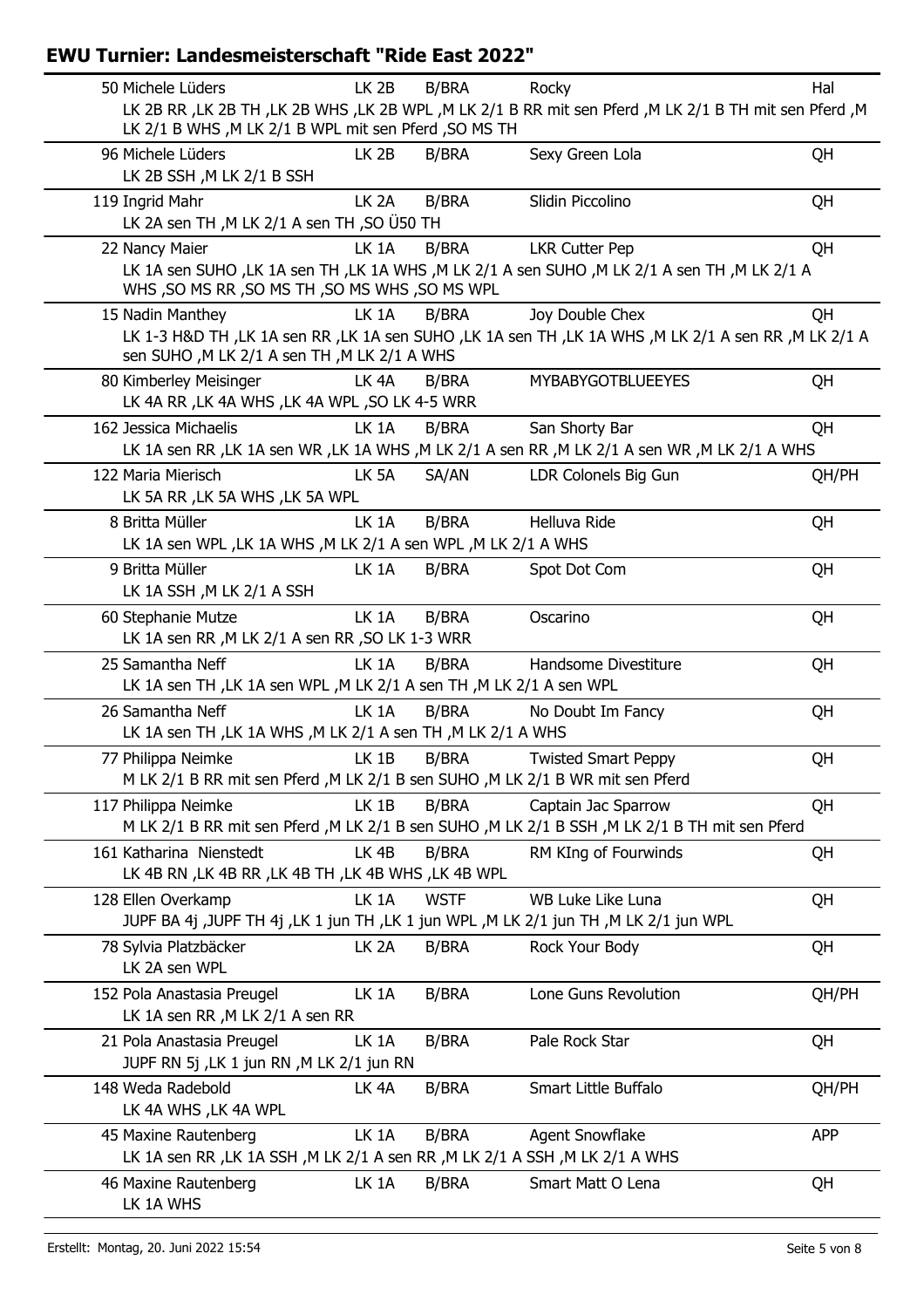| 43 Myra Rautenberg                                                                                      | LK 1A             | <b>B/BRA</b> | Smart Matt O Lena                                                                                   | QH         |
|---------------------------------------------------------------------------------------------------------|-------------------|--------------|-----------------------------------------------------------------------------------------------------|------------|
| LK 1A sen TH, M LK 2/1 A sen TH, M LK 2/1 A sen WR, M LK 2/1 A WHS                                      |                   |              |                                                                                                     |            |
| 44 Myra Rautenberg                                                                                      | LK 1A             | <b>B/BRA</b> | Luke At Zippos Witch                                                                                | QH         |
|                                                                                                         |                   |              | LK 1A sen TH , LK 1A sen WPL , LK 1A SSH , M LK 2/1 A sen TH , M LK 2/1 A sen WPL , M LK 2/1 A SSH  |            |
| 1 Lisa-Marie Roeke                                                                                      | LK 1A             | <b>B/BRA</b> | Zippossaintcommander                                                                                | QH         |
| JUPF BA 4j ,JUPF TH 4j ,M LK 2/1 jun WPL                                                                |                   |              |                                                                                                     |            |
| 2 Lisa-Marie Roeke<br>LK 1A sen TH , LK 1A WHS , M LK 2/1 A sen RR , M LK 2/1 A sen TH , M LK 2/1 A WHS | LK 1A             | B/BRA        | Monte                                                                                               | LW         |
| 114 Pia Rohrschneider                                                                                   | LK <sub>3B</sub>  | <b>B/BRA</b> | Cielo Lewis                                                                                         | QH         |
| LK 3B RR, LK 3B TH, LK 3B WHS, LK 3B WPL, SO LK 1-3 WRR                                                 |                   |              |                                                                                                     |            |
| 27 Claudia Rosenberg                                                                                    | LK <sub>4</sub> A | <b>B/BRA</b> | Hawthorns Mr. Fabulous                                                                              | PH         |
| LK 4A TH, LK 4A WHS, LK 4A WPL                                                                          |                   |              |                                                                                                     |            |
| 82 Madlen Rüttinger                                                                                     | LK <sub>3</sub> A | <b>B/BRA</b> | My Finest Selection                                                                                 | QH         |
| LK 3A TH, LK 3A WHS, LK 3A WPL                                                                          |                   |              |                                                                                                     |            |
| 138 Sophia Scharte                                                                                      | LK 1A             | <b>B/BRA</b> | Image In Perfection                                                                                 | QH         |
| LK 1A sen WPL, M LK 2/1 A sen WPL                                                                       |                   |              |                                                                                                     |            |
| 139 Sophia Scharte                                                                                      | LK 1A             | <b>B/BRA</b> | <b>Undeniably Red Dress</b>                                                                         | QH         |
|                                                                                                         |                   |              | LK 1A sen TH , LK 1A SSH , LK 1A WHS , M LK 2/1 A sen TH , M LK 2/1 A SSH , M LK 2/1 A WHS          |            |
| 140 Sophia Scharte                                                                                      | LK 1A             | <b>B/BRA</b> | Shades Of White                                                                                     | QH         |
| LK 1A sen RR, M LK 2/1 A sen RR                                                                         |                   |              |                                                                                                     |            |
| 126 Kathleen Schefter                                                                                   | LK <sub>2</sub> A | <b>B/BRA</b> | Lightning                                                                                           | PIN        |
| A sen WR, M LK 2/1 A WHS                                                                                |                   |              | LK 2A sen RR, LK 2A sen TH, LK 2A sen WR, LK 2A WHS, M LK 2/1 A sen RR, M LK 2/1 A sen TH, M LK 2/1 |            |
| 108 Martin Schemuth                                                                                     | LK 1A             | <b>B/BRA</b> | TJ Sharp Dressed Man                                                                                | QH         |
| JUPF BA 5j, LK 1 jun RN, M LK 2/1 jun RN                                                                |                   |              |                                                                                                     |            |
| 109 Martin Schemuth                                                                                     | LK 1A             | <b>B/BRA</b> | Mr. Chesmu Peppy Boon                                                                               | PH         |
| LK 1A sen RN , M LK 2/1 A sen RN , SO RN LK 1-3                                                         |                   |              |                                                                                                     |            |
| 131 Tim Schepers                                                                                        | LK <sub>4A</sub>  | <b>B/BRA</b> | Little Chics Holly                                                                                  | QH         |
| LK 4A RN, Z LK 4 RN                                                                                     |                   |              |                                                                                                     |            |
| 164 Andrea Schnettler                                                                                   | LK <sub>3</sub> A | <b>B/BRA</b> | <b>Hollys Tinsel Pep</b>                                                                            | QH         |
| JUPF BA 6j ,JUPF RN 6j ,JUPF TH 6j ,LK 3A RR ,LK 3A TH                                                  |                   |              |                                                                                                     |            |
| 101 Sabine Schorr                                                                                       | LK 5A             |              | DD Reining Diamond                                                                                  | QH         |
| LK 5A RR, LK 5A TH, LK 5A WHS, LK 5A WPL                                                                |                   |              |                                                                                                     |            |
| 74 Melina Lara Schramm                                                                                  | LK 5B             | <b>B/BRA</b> | Prinz                                                                                               | KB         |
| LK 5B RR, LK 5B TH, LK 5B WHS, LK 5B WPL, SO LK 4-5 WRR                                                 |                   |              |                                                                                                     |            |
| 40 Andreas Schulz                                                                                       | LK 1A             | <b>B/BRA</b> | <b>Brennas Hickory</b>                                                                              | QH         |
| LK 1A sen RN , M LK 2/1 A sen RN , SO RN LK 1-3 , SO RN LK 1-3                                          |                   |              |                                                                                                     |            |
| 41 Andreas Schulz                                                                                       | LK 1A             | <b>B/BRA</b> | Sparks Shining                                                                                      | QH         |
| LK 1 jun RN , M LK 2/1 jun RN , SO RN LK 1-3 , SO RN LK 1-3                                             |                   |              |                                                                                                     |            |
| 42 Andreas Schulz<br>M LK 2/1 jun RN , SO RN LK 1-3 , SO RN LK 1-3                                      | LK 1A             | <b>B/BRA</b> | JRR Red N Sparkle                                                                                   | QH         |
| 16 Nina Schwabe                                                                                         | LK <sub>4B</sub>  | SA/AN        | <b>YB Plain Invitation</b>                                                                          | <b>APP</b> |
| LK 4B TH, LK 4B WHS, LK 4B WPL                                                                          |                   |              |                                                                                                     |            |
| 17 Nina Schwabe                                                                                         | LK 4B             | SA/AN        | LIL TWIST N BOOM                                                                                    | QH         |
| LK 4B RR, LK 4B TH                                                                                      |                   |              |                                                                                                     |            |
| 18 Silke Schwabe                                                                                        | LK 5A             | SA/AN        | LIL TWIST N BOOM                                                                                    | QH         |
| LK 5A RR, LK 5A TH, LK 5A WHS, LK 5A WPL                                                                |                   |              |                                                                                                     |            |
| 137 Katrin Sieben-Ritz                                                                                  | LK <sub>2A</sub>  | B/BRA        | Barney Can Do                                                                                       | QH         |
| LK 2A sen RR, M LK 2/1 A sen RR                                                                         |                   |              |                                                                                                     |            |
|                                                                                                         |                   |              |                                                                                                     |            |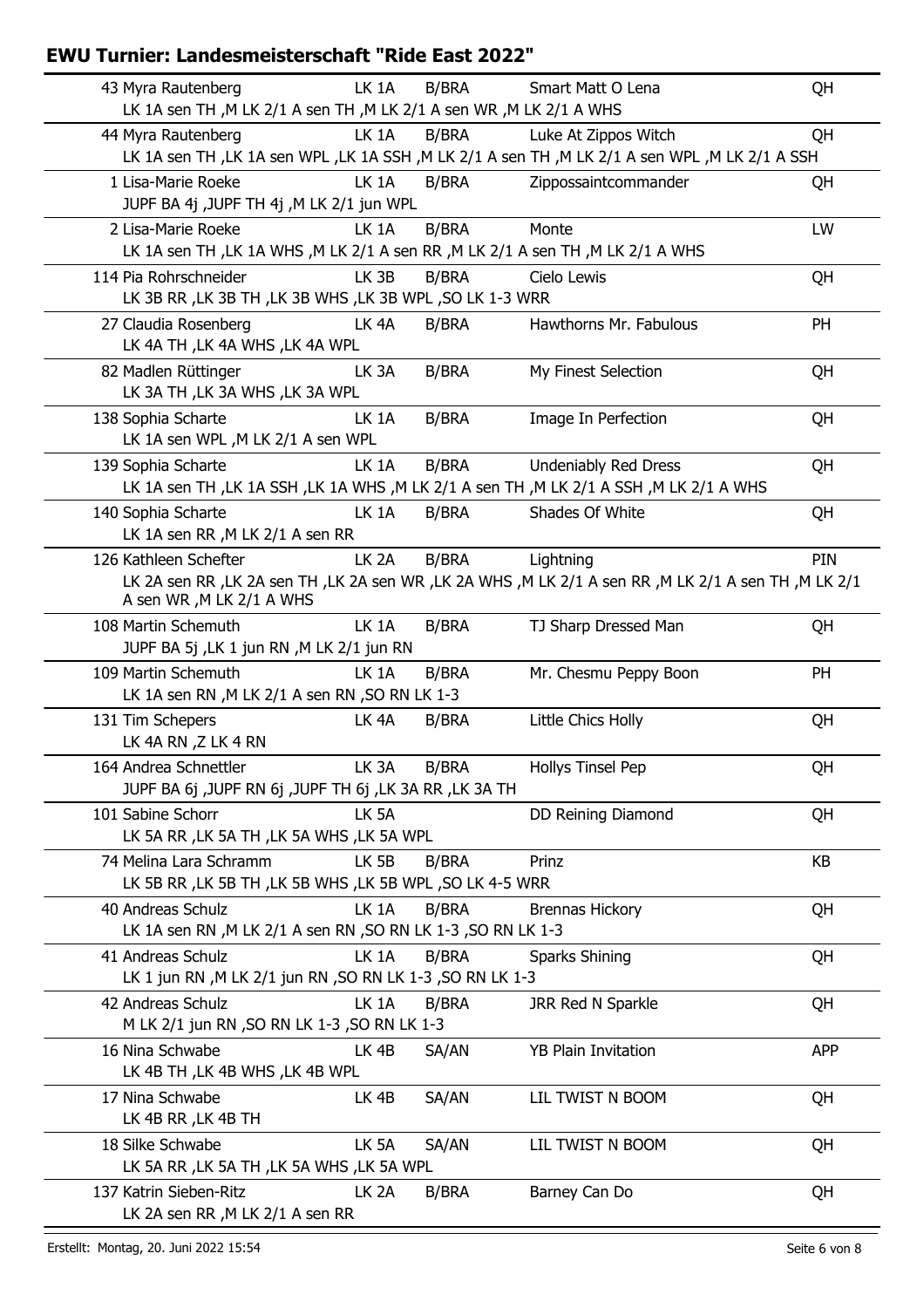| 158 Ivonne Specht                                                                               | LK <sub>2A</sub>  | <b>B/BRA</b> | Image In Perfection                                                                                           | QH         |
|-------------------------------------------------------------------------------------------------|-------------------|--------------|---------------------------------------------------------------------------------------------------------------|------------|
|                                                                                                 |                   |              | LK 2A sen TH , LK 2A sen WPL , LK 2A sen WR , M LK 2/1 A sen TH , M LK 2/1 A sen WR                           |            |
| 165 Sascha Spyra<br>LK 2A sen RN , LK 2A sen RR , M LK 2/1 A sen RR                             | LK <sub>2</sub> A | <b>B/BRA</b> | Cielos last BobbyHJB                                                                                          | QH         |
| 153 Stefanie Spyra                                                                              | LK 1A             | <b>B/BRA</b> | Dragon Sweet Playboy                                                                                          | QH         |
| JUPF RN 6j , LK 1 jun RN , LK 1 jun RR , M LK 2/1 jun RN , M LK 2/1 jun RR                      |                   |              |                                                                                                               |            |
| 81 Jule Sophie Tappendorf<br>LK 4B RN, Z LK 4 RN                                                | LK <sub>4B</sub>  | <b>B/BRA</b> | Pale Rock Star                                                                                                | QH         |
| 83 Imke Timm<br>LK 3A RN , LK 3A RR , SO RN LK 1-3 , SO RN LK 1-3 , SO RN LK 1-3 , SO RN LK 1-3 | LK <sub>3</sub> A | <b>B/BRA</b> | Play With Guns                                                                                                | PH         |
| 10 Tina Ullbrich<br>LK 1A sen TH, M LK 2/1 A sen TH                                             | LK 1A             | <b>B/BRA</b> | Helluva Ride                                                                                                  | QH         |
| 11 Tina Ullbrich<br>LK 1A SSH, M LK 2/1 A SSH                                                   | LK 1A             | <b>B/BRA</b> | YB Will Be Unique                                                                                             | <b>APP</b> |
| 95 Tina Ullbrich<br>JUPF BA 6j ,JUPF TH 6j ,LK 1 jun TH ,M LK 2/1 jun TH ,M LK 2/1 jun WPL      | LK 1A             | <b>B/BRA</b> | YD Alwaystwothereare                                                                                          | QH         |
| 53 Eric Urdahl<br>LK 4A RR, LK 4A WHS, LK 4A WPL                                                | LK <sub>4</sub> A | B/BRA        | <b>KS Mountain Melodee</b>                                                                                    | <b>PH</b>  |
| 49 Anni Vogler<br>LK 4B RR, LK 4B WHS, LK 4B WPL                                                | LK <sub>4B</sub>  | B/BRA        | Sweet Sweeney                                                                                                 | QH         |
| 143 Lutz Vollstädt<br>SO RN LK 1-3, SO RN LK 1-3                                                | LK <sub>3</sub> A | <b>B/BRA</b> | <b>Wimpower Dunit</b>                                                                                         | QH         |
| 144 Lutz Vollstädt<br>LK 3A RN , SO RN LK 1-3                                                   | LK <sub>3</sub> A | <b>B/BRA</b> | <b>Streakies Cielo</b>                                                                                        | QH         |
| 145 Lutz Vollstädt<br>LK 3A RN , SO RN LK 1-3                                                   | LK <sub>3</sub> A | <b>B/BRA</b> | Capitan Enterprise                                                                                            | QH         |
| 94 Janin Von der Krone<br>SO LK 1-3 WRR, YS CH 7j                                               | LK 1A             | <b>B/BRA</b> | Pride like a diamond                                                                                          | QH         |
| 115 Berit von Hören<br>LK 4A TH, LK 4A WHS, LK 4A WPL, SO LK 4-5 WRR                            | LK <sub>4</sub> A | <b>B/BRA</b> | Reds Hot Flash                                                                                                | QH         |
| 116 Berit von Hören<br>LK 4A RR                                                                 | LK <sub>4</sub> A | <b>B/BRA</b> | He's my little Thyson                                                                                         | WS         |
| 113 Amadeus von Hören<br>LK 4B RN, LK 4B RR, LK 4B TH, SO MS RR                                 | LK 4B             | <b>B/BRA</b> | El Toro Del City                                                                                              | QH         |
| 127 Charleen von Kolpinski                                                                      | LK <sub>2A</sub>  | <b>B/BRA</b> | Unique Perspective                                                                                            | QH         |
| jun WPL                                                                                         |                   |              | M LK 2/1 (M LK 2/1 (M LK 2) JUPF TH 5j ,LK 2 jun TH ,LK 2 jun WPL ,LK 2A SSH ,M LK 2/1 A SSH ,M LK 2/1 jun TH |            |
| 19 Anja Voss                                                                                    | LK <sub>2A</sub>  | <b>B/BRA</b> | Karl der Grosse                                                                                               | PH         |
| 1-3, SO RN LK 1-3                                                                               |                   |              | JUPF BA 5j ,JUPF RN 5j ,JUPF RR 5j ,LK 2 jun RN ,LK 2 jun RR ,M LK 2/1 jun RN ,M LK 2/1 jun RR ,SO RN LK      |            |
| 58 Catrin Warschkow<br>JUPF RN 5j ,JUPF RR 5j ,JUPF TH 5j                                       | LK <sub>3</sub> A | <b>B/BRA</b> | Whoody Woodpecker                                                                                             | QH         |
| 149 Maria Wegener-Wolter<br>LK 1A sen TH, M LK 2/1 A sen TH                                     | LK 1A             | B/BRA        | Topsail`s Last Big Warrior                                                                                    | <b>WGP</b> |
| 150 Maria Wegener-Wolter<br>JUPF BA 5j ,JUPF TH 5j ,LK 1 jun TH ,M LK 2/1 jun TH                | LK 1A             | B/BRA        | Leos Red Spark                                                                                                | PH         |
| 166 Maria Wegener-Wolter<br>LK 1A sen RR, LK 1A sen SUHO                                        | LK 1A             | B/BRA        | RM Bambi Smoking Gun                                                                                          | QH         |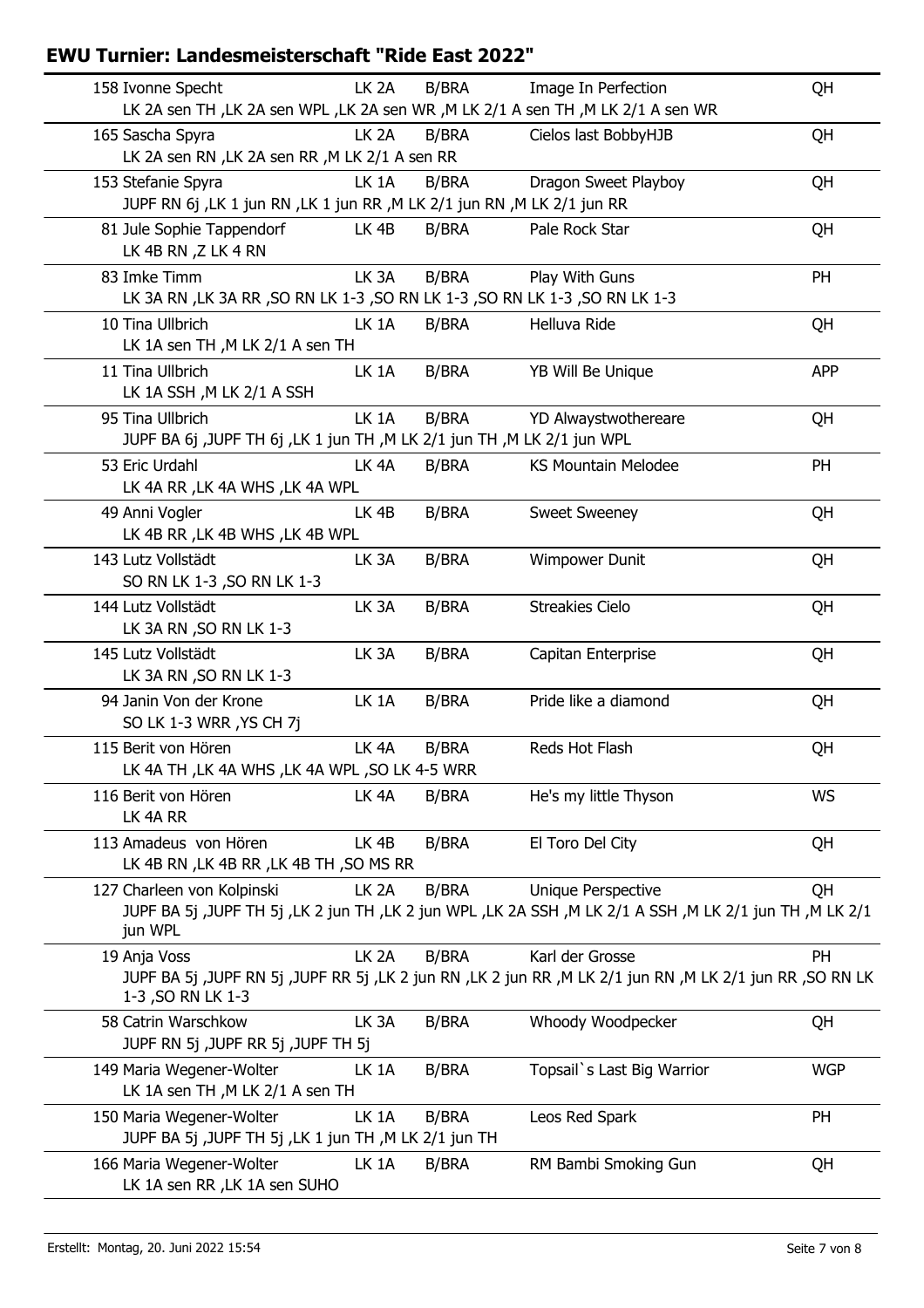| 112 Fee Mignon Wende<br>LK 3A WR                                        | LK 3A | <b>B/BRA</b> | Olena Smart Flow Ow                                                                                                        | QH         |
|-------------------------------------------------------------------------|-------|--------------|----------------------------------------------------------------------------------------------------------------------------|------------|
| 106 Birgit Willun                                                       | LK 1A | B/BRA        | CR Welcometomydreams<br>LK 1-3 H&D TH , M LK 2/1 A sen RR , M LK 2/1 A sen TH , M LK 2/1 A sen WPL , SO USO TH             | <b>PH</b>  |
| 85 Birgit Willun                                                        | LK 1A | B/BRA        | Y Not Wise N Lazy<br>JUPF BA 6j ,JUPF TH 6j ,LK 1 jun TH ,LK 1 jun WPL ,M LK 2/1 jun RR ,M LK 2/1 jun TH ,M LK 2/1 jun WPL | PH.        |
| 107 Sven Willun<br>A sen WR, M LK 2/1 A WHS                             | LK 1A | B/BRA        | Yakima<br>LK 1A sen RR, LK 1A sen TH, LK 1A sen WR, LK 1A WHS, M LK 2/1 A sen RR, M LK 2/1 A sen TH, M LK 2/1              | <b>WGP</b> |
| 64 Andrea Wolter<br>LK 2A sen TH, LK 2A SSH, M LK 2/1 A SSH             | LK 2A | B/BRA        | Topsail`s Last Big Warrior                                                                                                 | <b>WGP</b> |
| 99 Lisa Chelsea Zawilinska<br>jun TH, M LK 2/1 jun WPL, M LK 2/1 jun WR | LK 1A | B/BRA        | Only Talking Good<br>JUPF BA 6j ,JUPF TH 6j ,LK 1 jun TH ,LK 1 jun WR ,LK 1A SSH ,M LK 2/1 A SSH ,M LK 2/1 A WHS ,M LK 2/1 | QH         |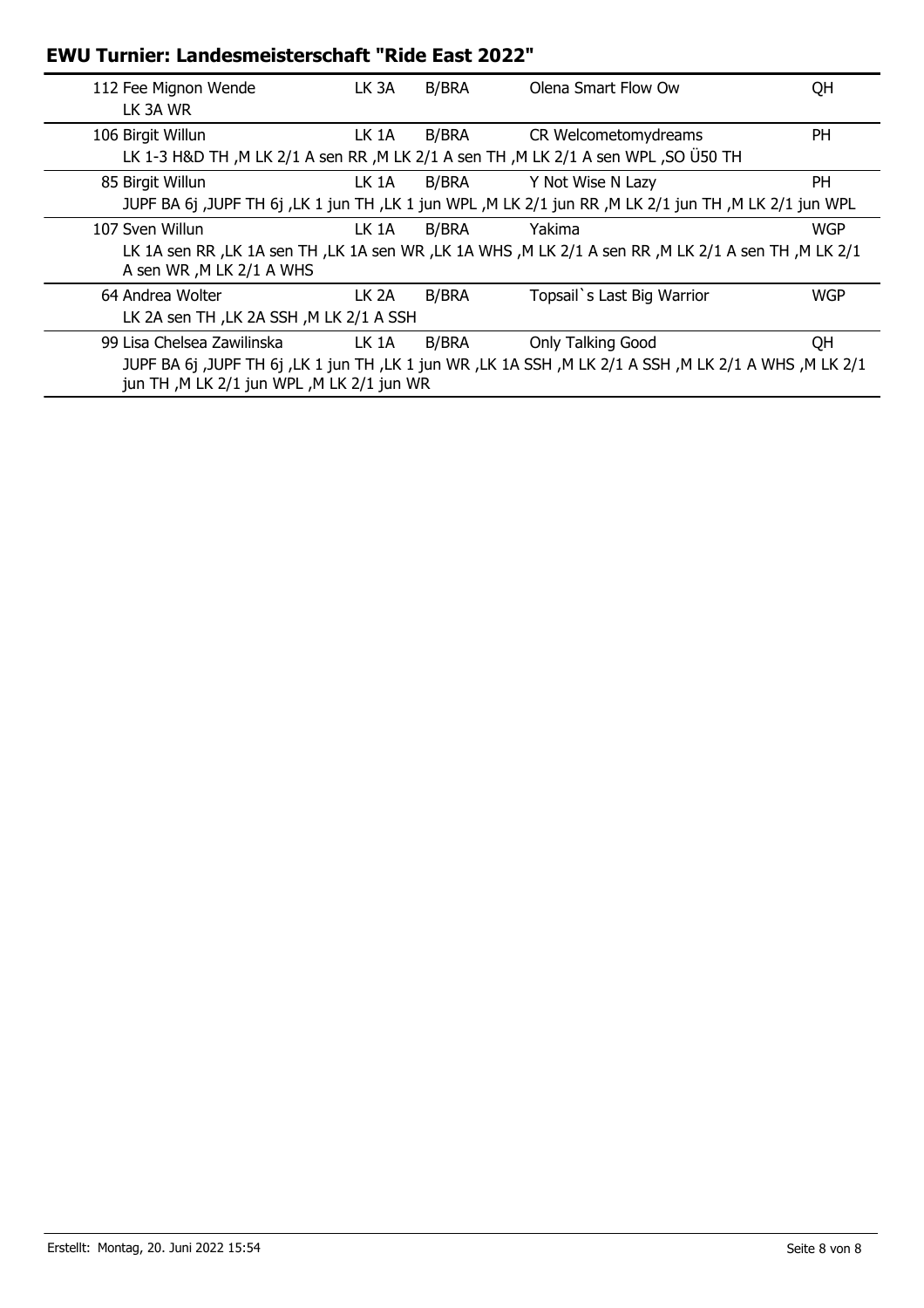### **Bedarfsliste**



# Box im Zelt (inkl. Stroh)

| Start Nr. Reiter                      | Pferd                         |              |                | Geschlecht Alter Bemerkung | Menge        |
|---------------------------------------|-------------------------------|--------------|----------------|----------------------------|--------------|
| 4 Franzisca Heidenreich               | <b>Silent Mount</b>           | Wallach      | 5              |                            | 1            |
| 16 Nina Schwabe                       | <b>YB Plain Invitation</b>    | Wallach      | 7              |                            | 1            |
| 17 Nina Schwabe                       | LIL TWIST N BOOM              | <b>Stute</b> | 6              |                            | 1            |
| 19 Anja Voss                          | Karl der Grosse               | Wallach      | 5              |                            | 1            |
| 35 Anne Biebler                       | Ice Ice Baybe                 | Wallach      | 6              |                            | 1            |
| 36 Anne Biebler                       | Mr Shining Gun                | Wallach      | 5              |                            | 1            |
| 37 Anja Greil                         | <b>Brennas Hickory</b>        | Hengst       | 12             |                            | $\mathbf{1}$ |
| 51 Angelina Kreter                    | So Chocolady                  | <b>Stute</b> | 19             |                            | 1            |
| 54 Arleen Sharon Hentschel Take A Vow |                               | Wallach      | 8              |                            | $\mathbf{1}$ |
| 56 Franzisca Heidenreich              | Spooks Royal Sunshine         | Wallach      | 8              |                            | $\mathbf{1}$ |
| 62 Sandra Gäde                        | AM The Great Gatsby           | Hengst       | $\overline{4}$ |                            | 1            |
| 71 Ayala Behrmann                     | Cool Like Cowboy              | Wallach      | 8              |                            | 1            |
| 158 Ivonne Specht                     | Image In Perfection           | <b>Stute</b> | 13             |                            | $\mathbf{1}$ |
| 83 Imke Timm                          | Play With Guns                | <b>Stute</b> | 11             |                            | $\mathbf{1}$ |
| 86 Lucy Adams                         | Ima Lazy Chick                | <b>Stute</b> | $\overline{4}$ |                            | 1            |
| 91 Henrike Lindenblatt                | <b>BCR Ruf N Sparkling</b>    | <b>Stute</b> | 6              |                            | 1            |
| 99 Lisa Chelsea Zawilinska            | Only Talking Good             | Wallach      | 6              |                            | 1            |
| 101 Sabine Schorr                     | DD Reining Diamond            | Wallach      | 11             |                            | $\mathbf{1}$ |
| 102 Franziska Bukowski                | Epitome Sanita                | <b>Stute</b> | 19             | $08.07. - 10.07.$          | $\mathbf{1}$ |
| 103 Isabelle Gessinger                | <b>BMS Guntari</b>            | <b>Stute</b> | 10             |                            | $\mathbf{1}$ |
| 104 Isabelle Gessinger                | <b>GS Piccolo Red Berry</b>   | Wallach      | 5              |                            | 1            |
| 84 Sophie Kruspe                      | Sharp Shining Gun             | Wallach      | $\overline{4}$ |                            | $\mathbf{1}$ |
| 108 Martin Schemuth                   | TJ Sharp Dressed Man          | Wallach      | 5              |                            | 1            |
| 109 Martin Schemuth                   | Mr. Chesmu Peppy Boon Wallach |              | 12             |                            | $\mathbf{1}$ |
| 111 Amelie Henle                      | Original Dark Loper           | Wallach      | 5              |                            | $\mathbf{1}$ |
| 125 Patricia Koch                     | <b>Boogies Cocolution</b>     | Stute        | 9              |                            | $\mathbf{1}$ |
| 129 Elke Bogner                       | Smart Cookie Lena             | Wallach      | 15             |                            | $\mathbf{1}$ |
| 139 Sophia Scharte                    | Undeniably Red Dress          | Wallach      | 9              |                            | $\mathbf{1}$ |
| 141 Jasmin Brückner                   | Shades Of White               | Stute        | 13             |                            | $\mathbf{1}$ |
| 152 Pola Anastasia Preugel            | Lone Guns Revolution          | Wallach      | 8              |                            | $\mathbf{1}$ |
| 300 Lucy Adams                        | Alamo Kid                     | Wallach      | 40             | $08.07. - 10.07.$          | $\mathbf{1}$ |
| 160 Etienne Hirschfeld                | Boomers Shining Gun           | Hengst       | 4              | $08.07. - 10.07.$          | $\mathbf{1}$ |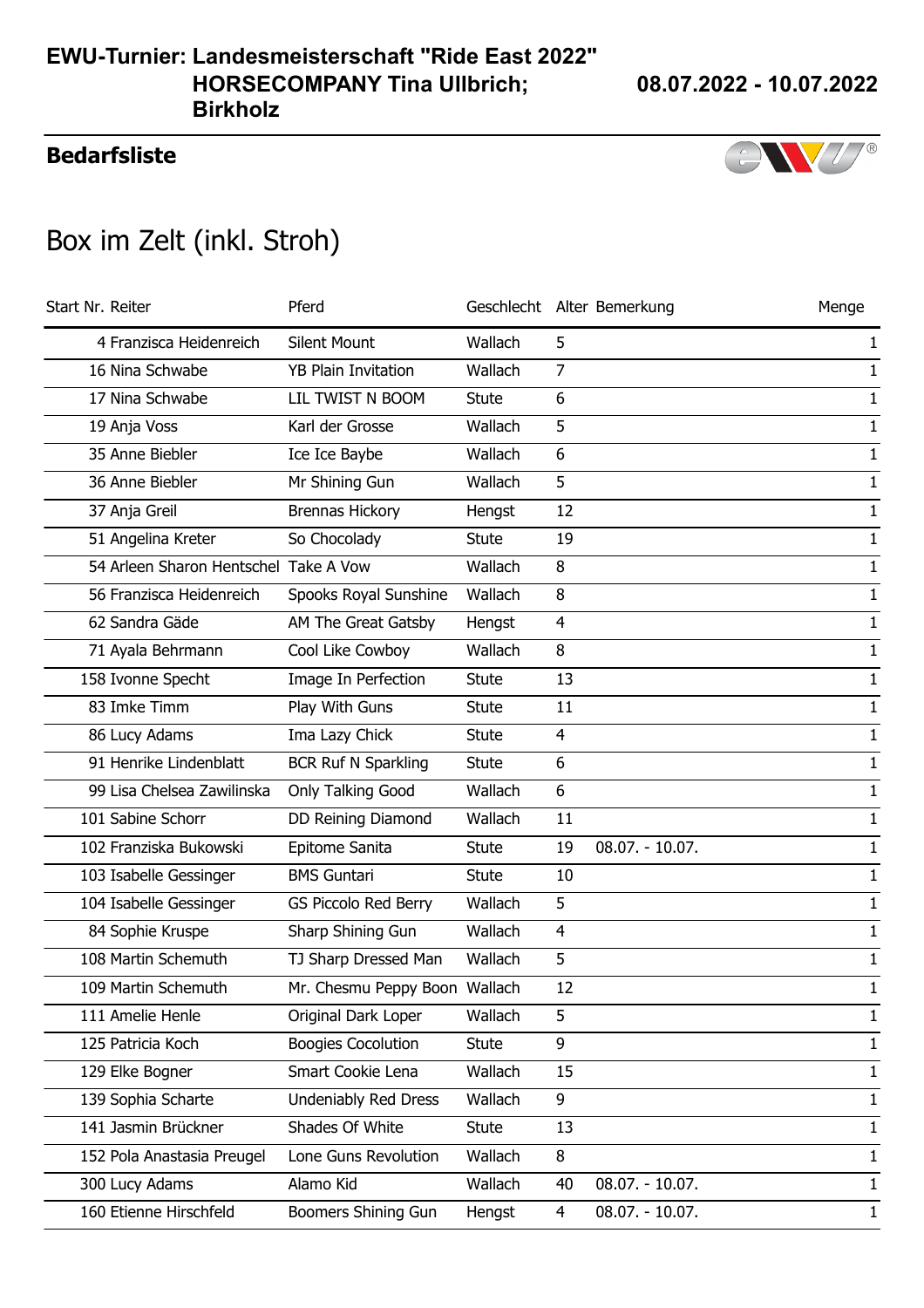### **EWU-Turnier: Landesmeisterschaft "Ride East 2022" HORSECOMPANY Tina Ullbrich; Birkholz**

**08.07.2022 - 10.07.2022**

### **Bedarfsliste**

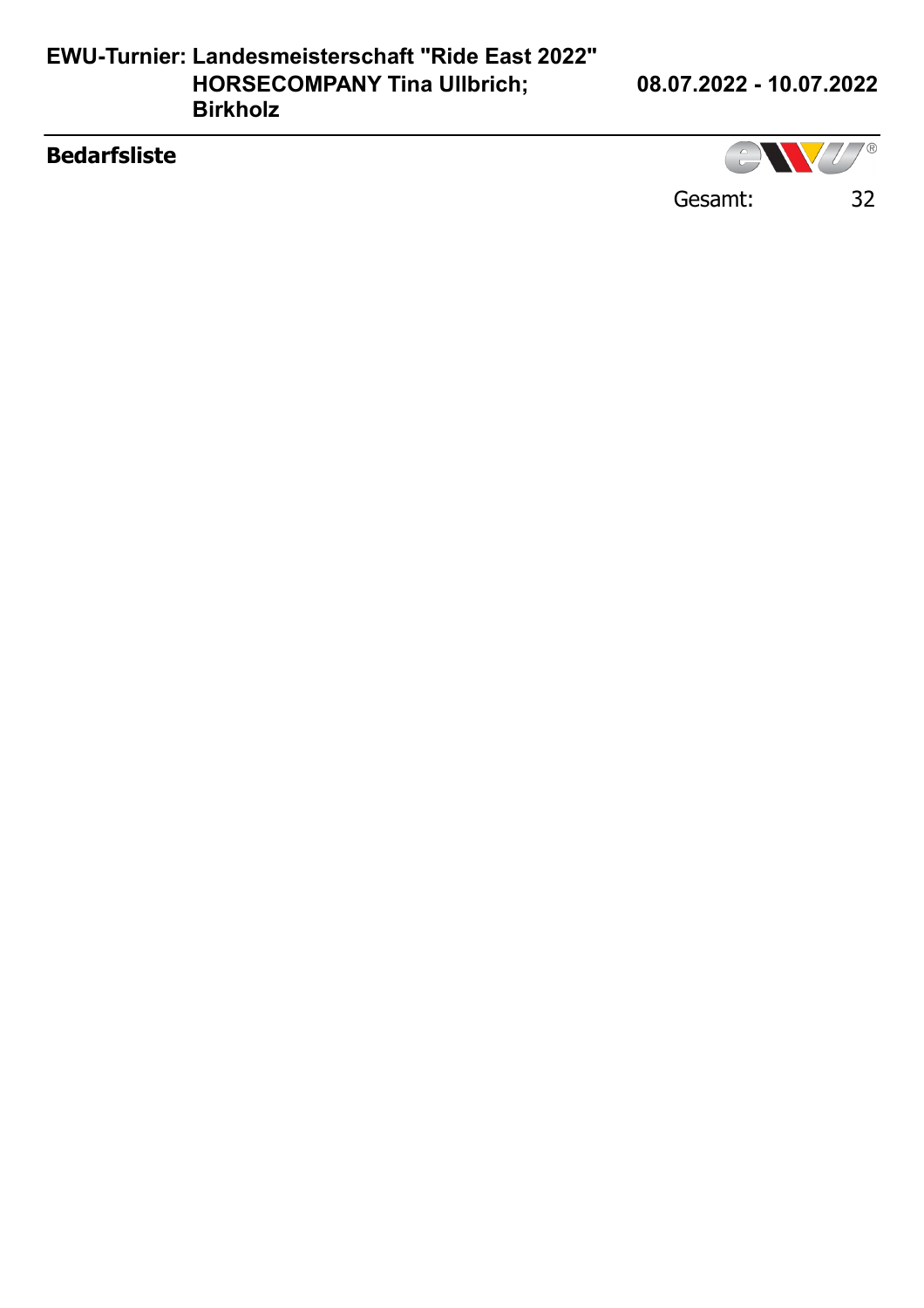#### **EWU-Turnier: Landesmeisterschaft "Ride East 2022" HORSECOMPANY Tina Ullbrich; Birkholz**

### **08.07.2022 - 10.07.2022**

### **Bedarfsliste**



# Tackbox im Zelt

| Start Nr. Reiter       | Pferd                      |       | Geschlecht Alter Bemerkung | Menge |
|------------------------|----------------------------|-------|----------------------------|-------|
| 91 Henrike Lindenblatt | <b>BCR Ruf N Sparkling</b> | Stute |                            |       |

Gesamt: 1